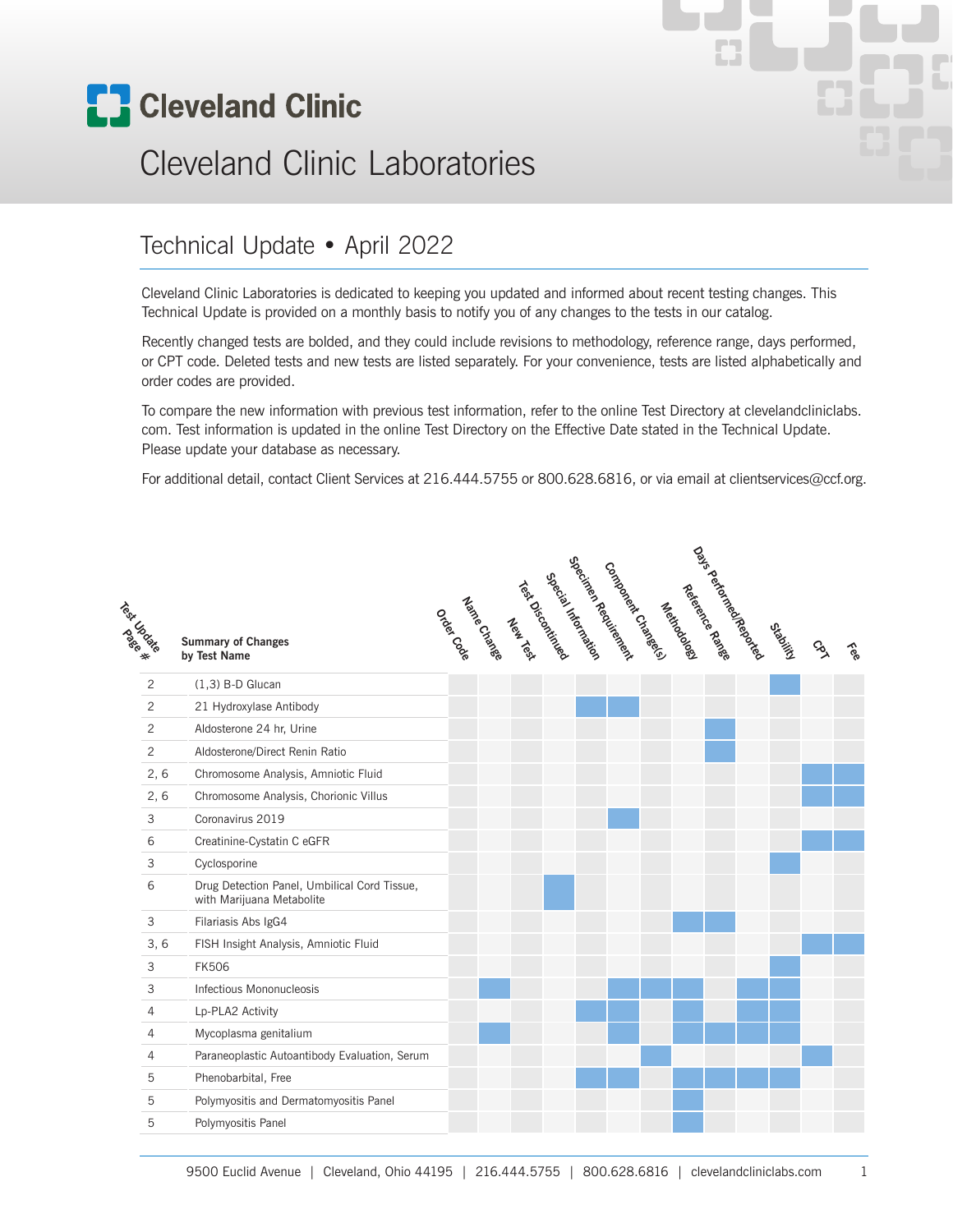

#### Test Changes

| <b>Test Name</b>                            | <b>Order Code</b> | Change                                                                                                                                                                                                                                                                                                                                                                                                                                                                                                                                                                                            | <b>Effective Date</b>    |
|---------------------------------------------|-------------------|---------------------------------------------------------------------------------------------------------------------------------------------------------------------------------------------------------------------------------------------------------------------------------------------------------------------------------------------------------------------------------------------------------------------------------------------------------------------------------------------------------------------------------------------------------------------------------------------------|--------------------------|
| $(1,3)$ B-D Glucan                          | <b>BDGLUC</b>     | Stability:<br>Ambient: Unacceptable<br>Refrigerated: 7 days<br>Frozen: 1 year                                                                                                                                                                                                                                                                                                                                                                                                                                                                                                                     | effective<br>immediately |
| 21 Hydroxylase<br>Antibody                  | 210HAB            | Special Information: Grossly hemolyzed or lipemic specimens are unacceptable. This<br>test is New York DOH approved.<br>Specimen Requirement: 1 mL serum from Serum Separator (Gold) tube; Minimum<br>0.3 mL; Refrigerated; Transfer 1 mL serum to standard aliquot tube. * $OR*$ 1 mL<br>serum from No additive (Red) tube; Minimum 0.3 mL; Refrigerated; Transfer 1 mL<br>serum to standard aliquot                                                                                                                                                                                             | effective<br>immediately |
| Aldosterone 24 hr,<br>Urine                 | UALDO1            | <b>Reference Range:</b><br>Aldosterone, Urine (UALDO): <28.1 ug/24 hrs                                                                                                                                                                                                                                                                                                                                                                                                                                                                                                                            | effective<br>immediately |
| Aldosterone/Direct<br>Renin Ratio           | <b>ALDREN</b>     | <b>Reference Range:</b><br>Aldosterone, Plasma (ALDO):<br>0 Days-30 Days: Not established<br>1 Month-12 Months: 5.8-110.0 ng/dL<br>1 Years-5 Years: < 36.0 ng/dL<br>6 Years-9 Years: <24.0 ng/dL<br>10 Years-11 Years: $<$ 15.0 ng/dL<br>12 Years-14 Years: <22.0 ng/dL<br>15 Years-17 Years: 3.0-32.0 ng/dL<br>18 Years-99 Years: 3.1-35.4 ng/dL<br>Direct Renin (RENDI):<br>0 Years-40 Years: Upright: 4.2-52.2 pg/mL<br>41 Years-99 Years: Upright: 3.6-81.6 pg/mL<br>0 Years-40 Years: Supine: 3.2-33.2 pg/mL<br>41 Years-99 Years: Supine: 2.5-45.1 pg/mL<br>Aldos/Renin Ratio (ALREN): <3.8 | effective<br>immediately |
| Chromosome<br>Analysis, Amniotic<br>Fluid   | <b>FAMCYT</b>     | CPT: 88235; 88269; 88280; 88285<br>Price: \$867.00                                                                                                                                                                                                                                                                                                                                                                                                                                                                                                                                                | effective<br>immediately |
| Chromosome<br>Analysis, Chorionic<br>Villus | <b>CVCYTO</b>     | CPT: 88235; 88267; 88280; 88285<br>Price: \$947.00                                                                                                                                                                                                                                                                                                                                                                                                                                                                                                                                                | effective<br>immediately |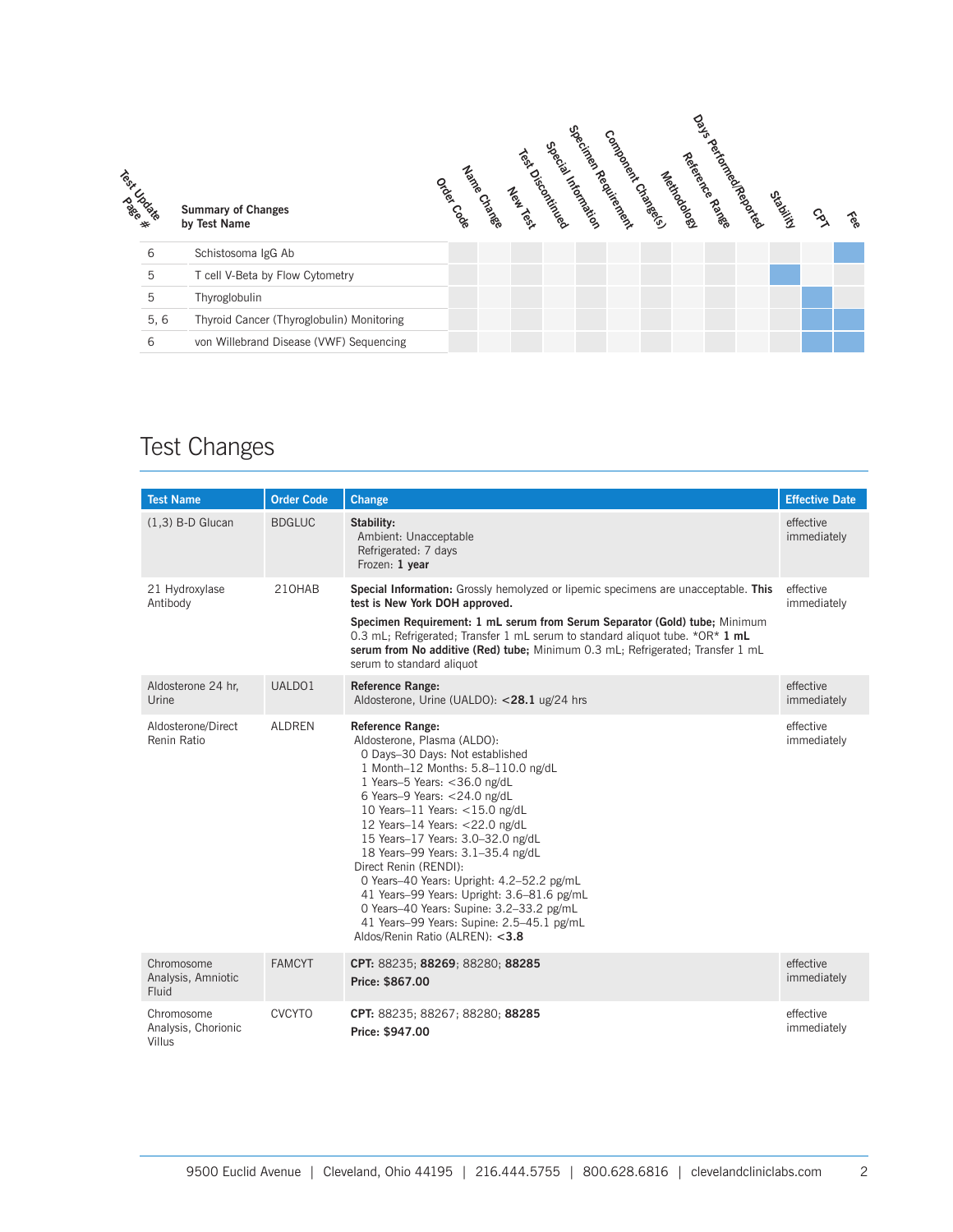## Test Changes (Cont.)

| <b>Test Name</b>                         | <b>Order Code</b> | Change                                                                                                                                                                                                                                                                                                                                                                                                                                                                                                                                                                                                                                                                                                                                                                                                                                                                                                                                                                                                                                                                                                                                                      | <b>Effective Date</b>    |
|------------------------------------------|-------------------|-------------------------------------------------------------------------------------------------------------------------------------------------------------------------------------------------------------------------------------------------------------------------------------------------------------------------------------------------------------------------------------------------------------------------------------------------------------------------------------------------------------------------------------------------------------------------------------------------------------------------------------------------------------------------------------------------------------------------------------------------------------------------------------------------------------------------------------------------------------------------------------------------------------------------------------------------------------------------------------------------------------------------------------------------------------------------------------------------------------------------------------------------------------|--------------------------|
| Coronavirus 2019                         | COVID             | Specimen Requirement: 3 mL nasal swab in UTM, VTM, Sterile Saline, Phosphate<br>Buffered Saline or eSwab *OR* 3 mL nasopharyngeal swab in UTM, VTM, Sterile<br>Saline, Phosphate Buffered Saline or eSwab *OR* 3 mL throat swab in UTM, VTM,<br>Sterile Saline, Phosphate Buffered Saline or eSwab *OR* one bronchial aspirate<br>in sterile container *OR* one tracheal aspirate in sterile container *OR* one<br>transtracheal aspirate in sterile container *OR* one bronch (BAL) in sterile container<br>*OR* one nasopharyngeal lavage/wash in sterile container *OR* one sputum in<br>sterile container *OR* one bronch washings in sterile container; Refrigerated<br>Note: saliva specimens are no longer acceptable                                                                                                                                                                                                                                                                                                                                                                                                                                | 4/19/22                  |
| Cyclosporine                             | <b>CYCLO</b>      | Stability:<br>Ambient: 5 days<br>Refrigerated: 7 days<br>Frozen: 14 days                                                                                                                                                                                                                                                                                                                                                                                                                                                                                                                                                                                                                                                                                                                                                                                                                                                                                                                                                                                                                                                                                    | effective<br>immediately |
| Filariasis Abs IgG4                      | FILAR1            | Methodology: Immunoassay (IA)<br>Reference Range: $< 2.50$                                                                                                                                                                                                                                                                                                                                                                                                                                                                                                                                                                                                                                                                                                                                                                                                                                                                                                                                                                                                                                                                                                  | effective<br>immediately |
| FISH Insight Analysis,<br>Amniotic Fluid | <b>ISIGHT</b>     | CPT: 88271x5; 88274x2<br>Price: \$511.00                                                                                                                                                                                                                                                                                                                                                                                                                                                                                                                                                                                                                                                                                                                                                                                                                                                                                                                                                                                                                                                                                                                    | effective<br>immediately |
| <b>FK506</b>                             | <b>FK506</b>      | Stability:<br>Ambient: 5 days<br>Refrigerated: 7 days<br>Frozen: 14 days                                                                                                                                                                                                                                                                                                                                                                                                                                                                                                                                                                                                                                                                                                                                                                                                                                                                                                                                                                                                                                                                                    | effective<br>immediately |
| Infectious<br>Mononucleosis              | <b>MONOLX</b>     | Test Name: Previously Infectious Mono Slide Test<br>Clinical Information: Infectious Mononucleosis rapid test is used as an aid in<br>diagnosis of acute infection with Epstein-Barr virus (EBV). The antibody levels may<br>occasionally remain elevated up to several months after a primary EBV infection.<br>Final interpretation should be done in conjunction with EBV-specific serology and<br>clinical correlation. False positive results may occasionally be seen with other<br>infectious agents such as Cytomegalovirus, Toxoplasma, and HIV among others<br>as well as non-infectious conditions such as lymphoma. Clinical correlation is<br>required.<br>Specimen Requirement: 0.5 mL serum from Serum Separator (Gold) tube; Minimum<br>0.25 mL; Centrifuge, aliquot and freeze. * OR* 0.5 mL plasma from EDTA<br>(Lavender) tube; Minumum $0.25$ mL $*OR*$ 0.5 mL plasma from Lithium heparin<br>Plasma Separator (Light Green) tube; Minimum 0.25 mL<br>Stability:<br>Ambient: 24 hours<br>Refrigerated: 48 hours<br>Frozen: 3 months<br>Methodology: Immunochromatography<br>Days Performed: 7 days a week 24 hours<br>Reported: 8 hours | effective<br>immediately |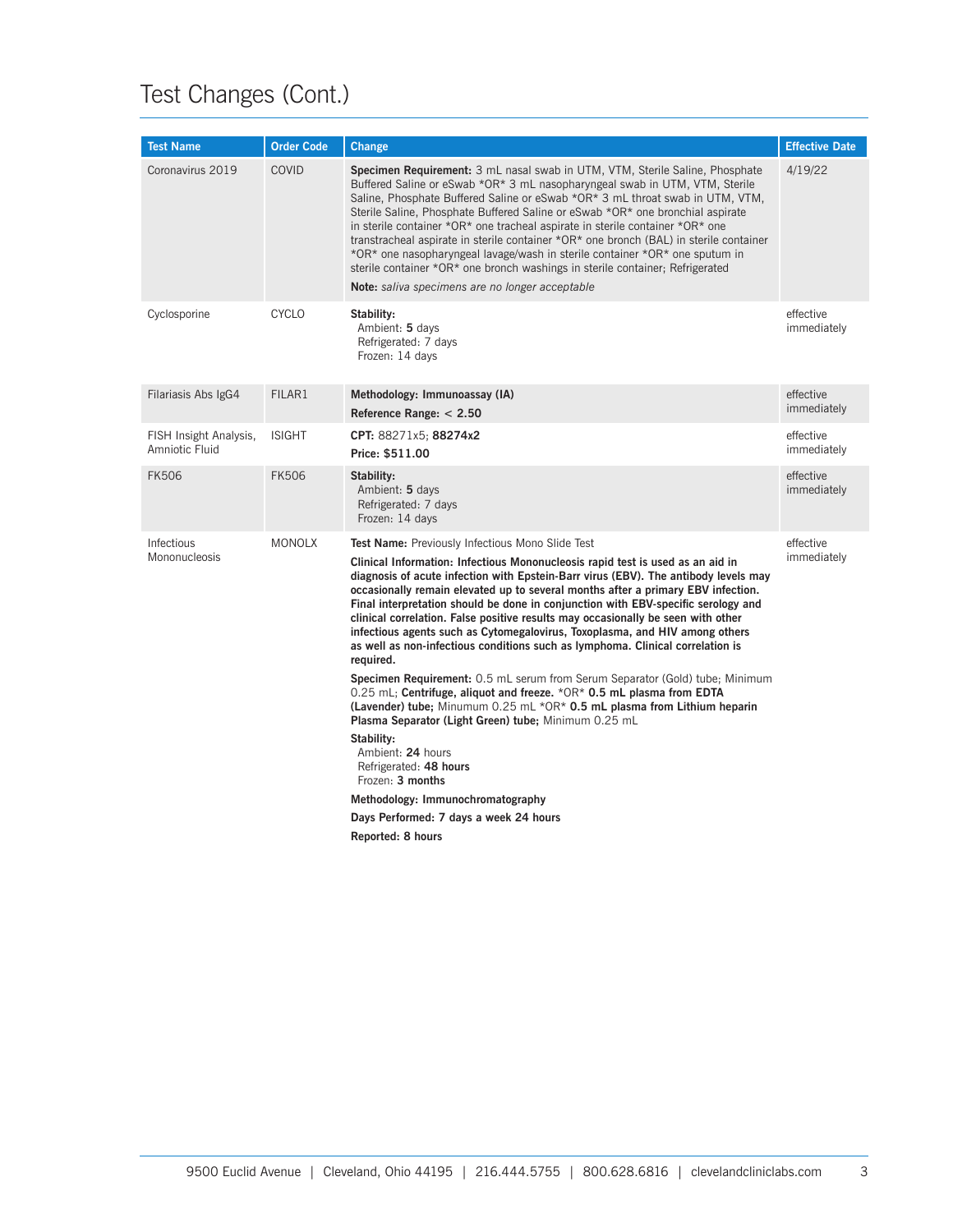## Test Changes (Cont.)

| <b>Test Name</b>                                    | <b>Order Code</b> | <b>Change</b>                                                                                                                                                                                                                                                                                                                                                                                                                                                                                                                                                                                                                                                                                                                                                                                                                                                                                                                                                                                                                                                                                                                                                                                                                                                                                                                                                                                                                                                                                                                                                                                                                                                | <b>Effective Date</b>    |
|-----------------------------------------------------|-------------------|--------------------------------------------------------------------------------------------------------------------------------------------------------------------------------------------------------------------------------------------------------------------------------------------------------------------------------------------------------------------------------------------------------------------------------------------------------------------------------------------------------------------------------------------------------------------------------------------------------------------------------------------------------------------------------------------------------------------------------------------------------------------------------------------------------------------------------------------------------------------------------------------------------------------------------------------------------------------------------------------------------------------------------------------------------------------------------------------------------------------------------------------------------------------------------------------------------------------------------------------------------------------------------------------------------------------------------------------------------------------------------------------------------------------------------------------------------------------------------------------------------------------------------------------------------------------------------------------------------------------------------------------------------------|--------------------------|
| Lp-PLA2 Activity                                    | PLAA2             | Special Information: Fasting is preferred, but not required. Grossly hemolyzed<br>specimens will be rejected.<br>Clinical Information: Lipoprotein-associated phospholipase A2 (Lp-PLA2), also<br>known as platelet activating factor acetylhydrolase, is an inflammatory enzyme<br>that circulates bound mainly to low-density lipoproteins and has been found to<br>be localized and enriched in atherosclerotic plaques. In multiple clinical trials,<br>LpPLA2 activity has been shown to be an independent predictor of coronary heart<br>disease and stroke in the general population. Measurement of Lp-PLA2 may be<br>used along with traditional cardiovascular risk factor measures for identifying<br>individuals at higher risk of cardiovascular disease events. Clinical management<br>may include beginning or intensifying risk reduction strategies.<br><b>Specimen Requirement:</b> 1 mL serum from Serum Separator (Speckled or Tiger Top)<br>tube; Minimum: 0.5 mL; Refrigerated; Fasting is preferred, but not required. Gently<br>invert tube 5 times immediately after draw. DO NOT SHAKE. Allow blood to clot<br>30 minutes. Centrifuge at 1300 rcf for 10 minutes. *OR* 1 mL serum from Serum<br>Separator (Gold) tube; Refrigerated; Minimum: 0.5 mL; Fasting is preferred, but not<br>required. Gently invert tube 5 times immediately after draw. DO NOT SHAKE. Allow<br>blood to clot 30 minutes. Centrifuge at 1300 rcf for 10 minutes.<br>Note: plasma specimens are no longer acceptable<br>Stability:<br>Ambient: 7 days<br>Refrigerated: 28 days<br>Frozen: 28 days<br>Methodology: Enzymatic<br><b>Reported:</b> 4–5 days | effective<br>immediately |
| Mycoplasma<br>genitalium                            | <b>MYGPCR</b>     | Test Name: Previously Mycoplasma genitalium by PCR<br>Special Information: Specimen source is required. This test is New York DOH<br>approved.<br>Specimen Requirement: One endocervical APTIMA Collection Unisex swab;<br>Refrigerated *OR* One urethral APTIMA Collection Unisex swab; Refrigerated *OR*<br><b>One</b> random urine <b>APTIMA Urine specimen collection kit</b> ; Refrigerated *OR* One<br>genital Aptima Multitest Collection Kit; Refrigerated<br>Stability:<br>Ambient: Aptima: 30 days<br>Refrigerated: Aptima: 30 days<br>Frozen: Aptima: 90 days<br><b>Methodology: Transcription-Mediated Amplification</b><br><b>Reference Range:</b><br>Mycoplasma genitalium PCR (MYGPC): Negative<br>Days Performed: Mon-Sat<br>Reported: 2-5 days                                                                                                                                                                                                                                                                                                                                                                                                                                                                                                                                                                                                                                                                                                                                                                                                                                                                                              | effective<br>immediately |
| Paraneoplastic<br>Autoantibody<br>Evaluation, Serum | PARNEO            | For interface clients only: Test build may need to be modified<br>Includes:<br><b>Interpretive Comments</b><br>Amphiphysin Ab<br>Anti-Glial Nuclear Ab, Type 1<br>Anti-Neuronal Nuclear Ab, Type 1<br>Anti-Neuronal Nuclear Ab, Type 2<br>Anti-Neuronal Nuclear Ab, Type 3<br>CRMP-5-IgG<br>Neuronal (V-G) K+ Channel Ab<br>Calcium Channel Bind Ab, P/Q Type and N-Type<br>Purkinje Cell Cytoplasmic Ab Type 1<br>Purkinje Cell Cytoplasmic Ab Type 2<br>Purkinje Cell Cytoplasmic Ab Type Tr<br>Note: AChR Ganglionic Neuronal Ab has been removed<br>CPT: 86255x9; 83519x2; 86596x1                                                                                                                                                                                                                                                                                                                                                                                                                                                                                                                                                                                                                                                                                                                                                                                                                                                                                                                                                                                                                                                                       | effective<br>immediately |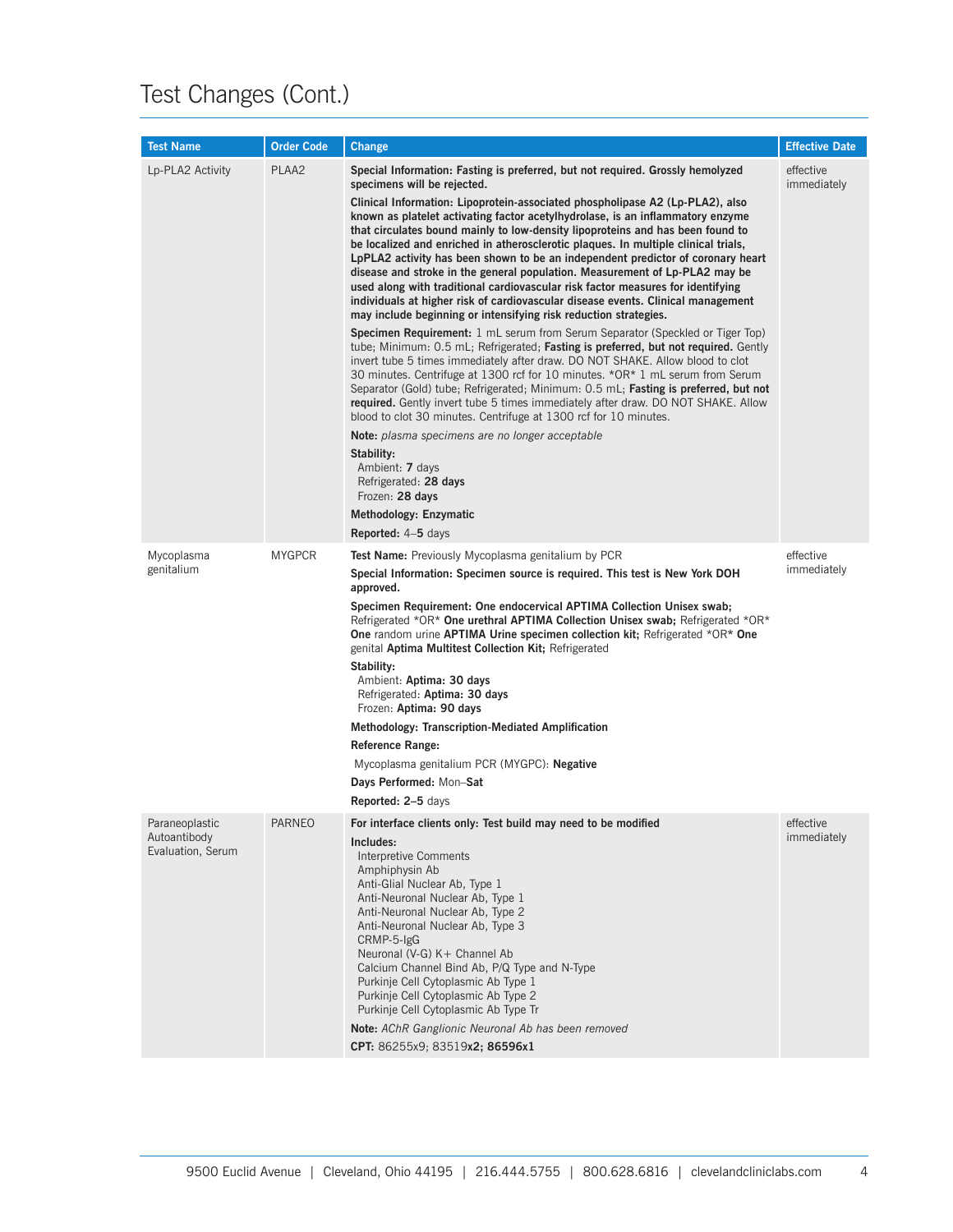## Test Changes (Cont.)

| <b>Test Name</b>                                       | <b>Order Code</b> | <b>Change</b>                                                                                                                                                                                                                                                                                                                                                                                                                                                                                                                                                                                                                                                                                                                                                                                                                                                                                                                                                                                                                                                                                                            | <b>Effective Date</b>    |
|--------------------------------------------------------|-------------------|--------------------------------------------------------------------------------------------------------------------------------------------------------------------------------------------------------------------------------------------------------------------------------------------------------------------------------------------------------------------------------------------------------------------------------------------------------------------------------------------------------------------------------------------------------------------------------------------------------------------------------------------------------------------------------------------------------------------------------------------------------------------------------------------------------------------------------------------------------------------------------------------------------------------------------------------------------------------------------------------------------------------------------------------------------------------------------------------------------------------------|--------------------------|
| Phenobarbital, Free                                    | <b>PHENFR</b>     | Includes:<br><b>Phenobarbital-Unbound</b><br>Special Information: Gel barrier tubes will be rejected. This test is New York DOH<br>approved.<br>Clinical Limitation: Reporting Limit: 0.5 mcg/mL.<br>Clinical Information: Approximately 54% of phenobarbital is unbound to serum<br>proteins (free) at therapeutic concentrations.<br>Specimen Requirement: 2 mL serum from No additive (Red) tube; Minimum<br>0.7 mL; Refrigerated; Do not use gel barrier tubes. Separate serum from cells ASAP<br>or within 2 hours of collection and transfer into a standard aliquot tube. *OR* 2<br>mL plasma from EDTA (Lavender) tube; Minimum 0.7 mL; Refrigerated; Do not use<br>gel barrier tubes. Separate plasma from cells ASAP or within 2 hours of collection<br>and transfer into a standard aliquot tube.<br>Stability:<br>Ambient: 3 months<br>Refrigerated: 3 months<br>Frozen: 18 months<br>Methodology: High Performance Liquid Chromatography/Tandem Mass<br>Spectrometry (LC/MS/MS)<br><b>Reference Range:</b><br>Phenobarbital-Unbound: Refer to report mcg/mL<br>Days Performed: Varies<br>Reported: 8-9 days | effective<br>immediately |
| Polymyositis and<br>Dermatomyositis<br>Panel           | <b>MYOSPL</b>     | Methodology:<br>Immunoblot (IB), Qualitative<br>Immunoprecipitation<br>Semi-Quantitative Multiplex Bead Assay                                                                                                                                                                                                                                                                                                                                                                                                                                                                                                                                                                                                                                                                                                                                                                                                                                                                                                                                                                                                            | effective<br>immediately |
| Polymyositis Panel                                     | <b>POLMYO</b>     | Methodology:<br>Immunoprecipitation<br>Semi-Quantitative Multiplex Bead Assay                                                                                                                                                                                                                                                                                                                                                                                                                                                                                                                                                                                                                                                                                                                                                                                                                                                                                                                                                                                                                                            | effective<br>immediately |
| T cell V-Beta by Flow<br>Cytometry                     | <b>TVBETA</b>     | Stability:<br>Ambient: Specimen must be less than 48 hours old. Specimens greater than 48<br>hours old will be rejected.<br>Refrigerated: Unacceptable                                                                                                                                                                                                                                                                                                                                                                                                                                                                                                                                                                                                                                                                                                                                                                                                                                                                                                                                                                   | effective<br>immediately |
| Thyroglobulin                                          | TG                | CPT: 84432; 86800                                                                                                                                                                                                                                                                                                                                                                                                                                                                                                                                                                                                                                                                                                                                                                                                                                                                                                                                                                                                                                                                                                        | effective<br>immediately |
| <b>Thyroid Cancer</b><br>(Thyroglobulin)<br>Monitoring | <b>THYMON</b>     | CPT: 84432; 86800<br>Price: \$110.00                                                                                                                                                                                                                                                                                                                                                                                                                                                                                                                                                                                                                                                                                                                                                                                                                                                                                                                                                                                                                                                                                     | effective<br>immediately |